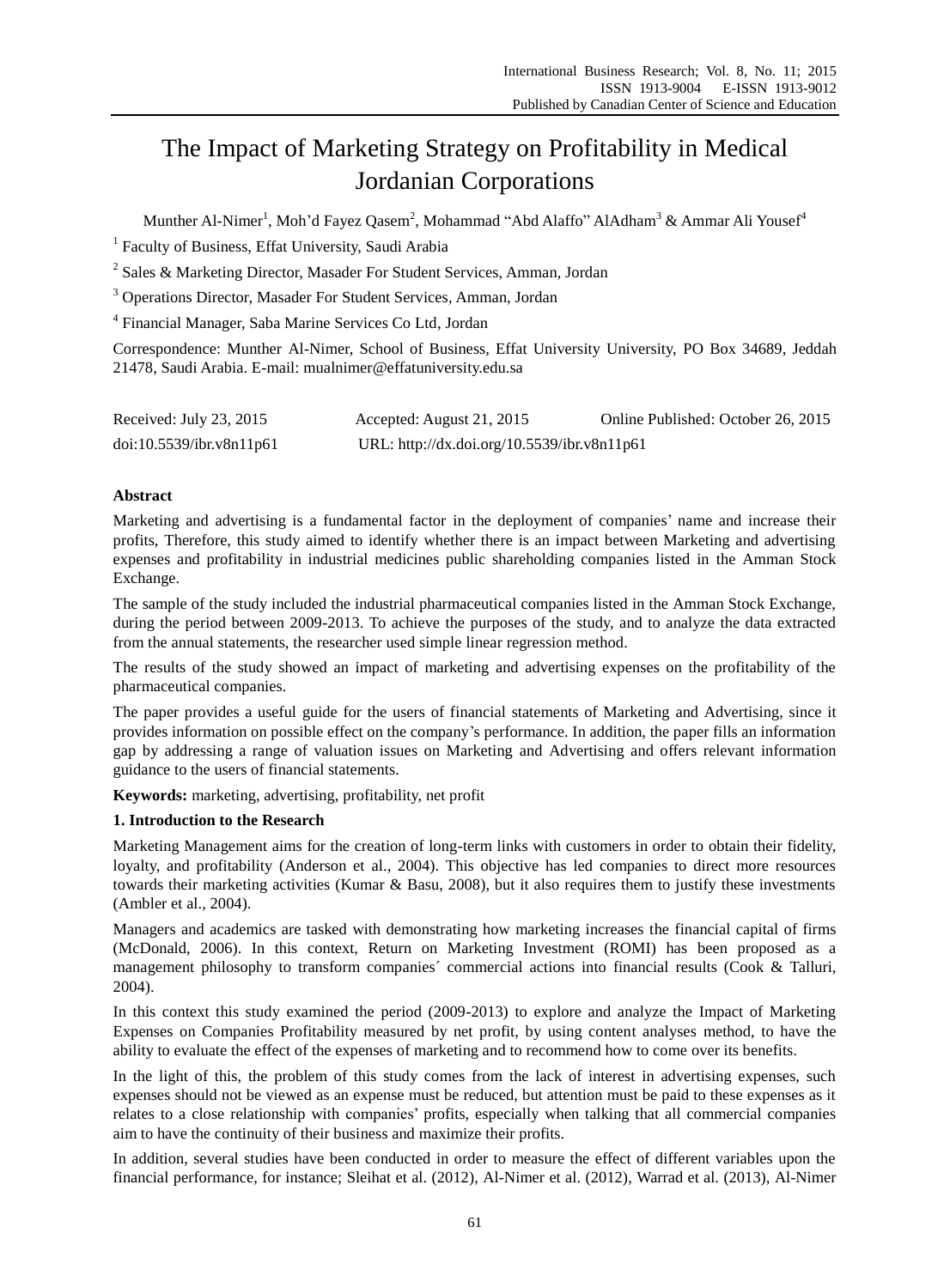et al. (2013), Al-Nimer (2015), and Al-Nimer and Sleihat (2015) in the Jordanian context. Therefore the problem of the study can be summarized by answering the following question:

Is there a statistically significant Impact of advertising and marketing expenses on companies Net Profits?

## **2. Literature Review**

There were many previous studies related to this study, where every study took deferent variables.

Whereas Oneill et al. (2008) endeavors to fill the void in the lack of investigating the relative benefits of the different areas where those funds can be invested. This study examines marketing expenditures for various hotel tiers, using the Smith Travel Research chain scale categorizations. the researcher found that marketing expenditures have differential effects according to the particular type of marketing expenditure.

On the other hand Hardesty and Leff (2010) conducted detailed case studies of three organic farming operations of different sizes and compared their marketing costs and profitability in alternative marketing channels. The researchers classified marketing-related activities into three categories: packing and storage, transportation, and selling and administration. The researchers determined that there are significant variations in marketing costs across marketing channels. For each of three case study farms, marketing costs per dollar of revenue were lowest in the wholesale channel and highest in the farmers' market channel. Significant labor costs for the selling activity and transportation expenses offset the higher prices and minimal packaging costs associated with farmers' markets. Profitability can also be significantly affected by marketing factors such as packing and grading standards and product that is used for sampling and consumer premiums.

While Morgan et al. (2009) investigated how market sensing, brand management, and customer relationship management (CRM) capabilities determine firms' revenue growth and margin growth (the two components of profit growth). The study reveals that marketing capabilities have direct and complementary effects on both revenue and margin growth rates, and also found that brand management and CRM capabilities have opposing effects on revenue and margin growth rates, such that a failure to examine these two underlying components would mask the relationships between these marketing capabilities and ultimate profit growth rates.

On the other hand Morgan et al. (2009**)** examine both the possession of a market orientation and the marketing capabilities through which resources are deployed into the marketplace as drivers of firm performance. The researcher's findings indicate that market orientation and marketing capabilities are complementary assets that contribute to superior firm performance. They also find that market orientation has a direct effect on firms' return on assets (ROA), and that marketing capabilities directly impact both ROA and perceived firm performance.

As to Krasnikov and Jayachandran (2008)**,** they examined the effect of marketing capability on firm performance on other capabilities, such as research and development and operations. The researchers found that marketing capability in general, has a stronger impact on firm performance than research-and-development and operations capabilities.

Where Rodriguez and Berrio (2011) studied the relationship between Market Orientation (MO) concept and Financial Performance (FP) in Bogota-based MSMEs. They found that there is no statistically significant impact between Market Orientation construct (intelligence generation; intelligence dissemination; response planning; and response implementation) and Financial Performance (Net Sales, Operating Profit, and their ratio to assets).

And about Bharadwaj et al. (2005) using new developments in endogenous growth theory, this article explores the link between marketing actions and market growth. In particular, the authors develop a conceptual model arguing that the effect of endogenous actions on market growth is mediated by knowledge creation, matching, and diffusion. Propositions are proposed to guide future research. The authors discuss the implications for marketing strategy at both business discipline and public policy levels.

Ambler et al. (2004) asks what is the difference between brand equity and customer equity. Does the distinction matter? Is there a difference between the firm's brand asset and customer asset? What are the implications of taking a brand perspective versus a customer perspective when designing and implementing marketing programs? The objective of this article is to examine these two perspectives in depth so that researchers and managers can improve their understanding and use of customer and brand perspectives on marketing. The authors seek to determine the relationship between the two assets and perspectives in terms of similarities and differences. They examine the development of customer and brand perspectives and describe how each adds value to the firm and to the customer. Subsequently, they delineate possible approaches for measuring marketing assets. They discuss key issues researchers and practitioners should consider in managing marketing assets, particularly for multiband companies. They conclude by suggesting future research directions.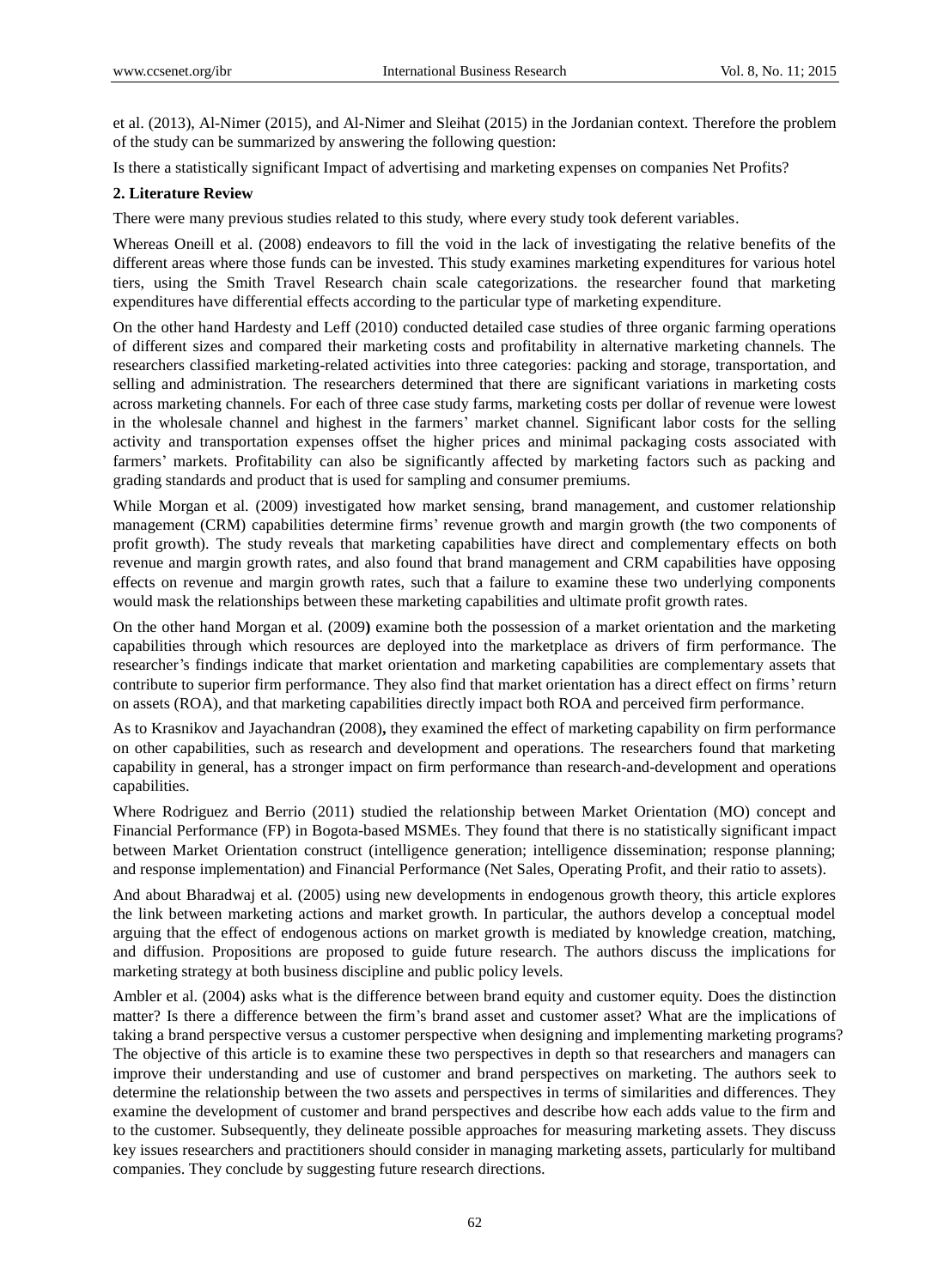As for Capron and Hulland (1999) they examined the effects of redeployment on subsequent product costs, product quality, product line breadth, geographic market coverage, market share, and profitability. They result that Cost-based synergies were minimally affected, but revenue-based synergies and overall firm performance were significantly influenced.

## **3. Research Methodology**

The study will rely on the analysis of data on the descriptive analytical method, so as to appropriateness of the nature of the study, which will be the theoretical framework for the study to determine based on references and periodicals on the subject, and to collect financial data researcher relied on annual financial reports of Medical Jordanian corporations between the years 2009-2013.

## *3.1 Purpose of This Research*

Objectives of the study are summarized in the presentation of advertising and marketing expenses impact on companies' profitability, and determine how the use of the advertising and marketing expenses, in order to increase company's profitability.

## *3.2 Research Importance*

The study importance arises from the importance of paying for marketing and advertising expenses, and its effect on increasing companies' profitability (in short and long run). where it's believed that the company's reputation is affected by the size of marketing and advertising, which in turn affect profitability. Furthermore, there is a lack of studies which examine the effect of marketing specially in the Jordanian context as most of the studies examined other variables such as market capitalization, earnings per Share, dividends per Share, ownership concentration, liquidity, and capital structure for instance (Al-Nimer et al., 2013; Al-Nimer, 2015; Warrad et al., 2013).

## *3.3 Hypothesis*

Ho1: There is no impact between advertising and marketing expenses and net profits in medical industrial companies listed in Amman stock exchange.

## *3.4 Research Population*

This study represents a population of industrial companies listed on Amman Stock Exchange, where the study population consisted of 68 Jordanian industrial companies.

#### *3.5 Research Sample*

The study sample consisted of (6) Medical Industrial companies, equivalent to (9%) of the study population, where the researcher used purposive sample method, during the period 2009-2013.

#### *3.6 Research Model*



#### **4. Data analysis methods**

For the purposes of achieving the objectives of the study, the researcher used the following statistical methods:

- 1) Descriptive statistical methods: Where the researcher will analyze the study data descriptive analysis. In order to extract several measures of statistical and descriptive, such as mean, standard deviation, and others.
- 2) Test the hypotheses of the study by using the model of simple regression, in order to test the impact of the independent variable on the dependent variable in this study, in addition to the use of any other methods suitable deems necessary researcher, will researcher using statistical analysis (SPSS) program for this purpose.

#### *4.1 Sources of Information Gathering*

For the purposes of achieving the objectives of the study and testing of Hypothesis, it has been collecting evidence of the following ways:

1. Primary sources: the financial statements for public shareholding Medical Jordanian corporations during the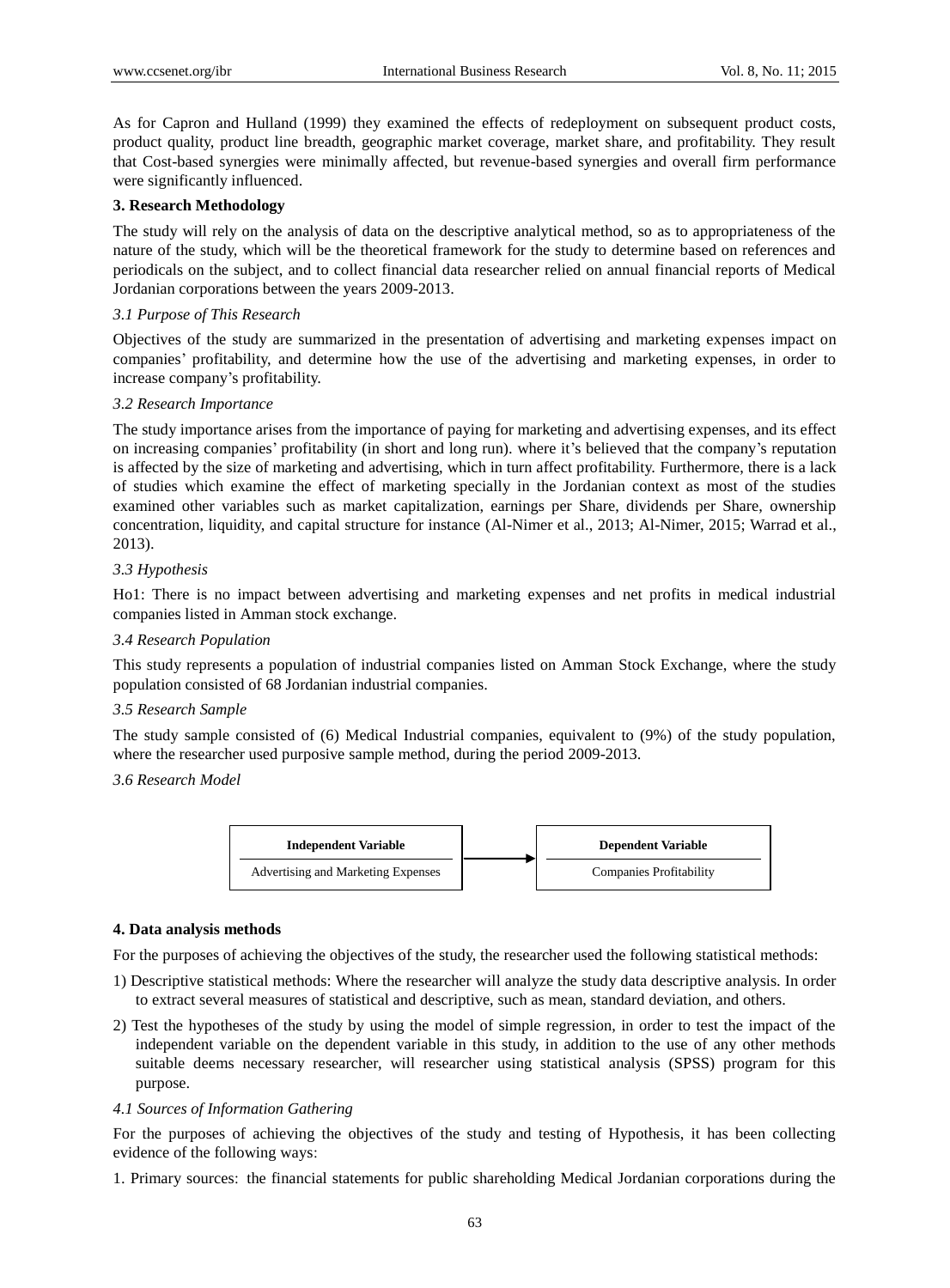period 2009-2013.

2. Secondary sources: Include periodicals, articles, books in addition to previous studies close to this research, in order to The theoretical aspect of the study cover.

#### **5. Results and Discussion**

After gathering the data of the research, and based on the statically methods used in the previous chapter. The data that was gathered was analyzed to extract the results of the working companies in the insurance sector listed in Amman stock market.

This chapter includes three main aspects; the first one is concerned with the descriptive tests of the study variables. The second aspect is the further assurance that there is no problems in the correlation between variables, as for the third aspect it represents testing the study thesis by calculating the factors of the regression and discussing the results, and then the test of simple linear regression, after that setting equations to predict the following study variable based on the variable of the independent study, using the results of the study as follows:

$$
YI = \beta 0 + (\beta IXI) + e
$$

*Y1* indicates: Companies Profitability (Net Income).

*X1* indicates: Advertising and Marketing Expenses.

*Β0*-*β1:* indicates the regression factor.

*e*: error.

*5.1 Descriptive Tests*

Table 1. Descriptive statistics

|                                       | Minimum | Maximum  | Mean       | <b>Std.</b> Deviation |
|---------------------------------------|---------|----------|------------|-----------------------|
| Companies Profitability (Net Income). | 20903   | 9111137  | 1600580.06 | 2376165.7             |
| Selling and Distribution Expenses     | 104063  | 20093922 | 5021125.6  | 5493278.9             |

The following table shows the descriptive analysis of the variables of the study, noted that the arithmetic average of the independent variable (Advertising and Marketing Expenses) has reached (5021125.6), and the arithmetic average has reached the dependent variable (Companies Profitability (Net Income) (1600580.06).

#### *5.2 Test the Validity of the Data for Statistical Analysis*

Must be at the beginning and before the beginning of the process of analysis and hypothesis testing to know the data characteristics in terms of verification of the suitability of the study sample to conduct the normal distribution of variables were tested, where the simple linear regression assumptions stipulates the need for the distribution of views of independent variables and the dependent variable normal distribution, and in the case of failure to follow any of the study variables normal distribution, should be used for data analysis tests with normal distribution is as follows shapes (Histograms) show that the natural distribution of the variables of the study.



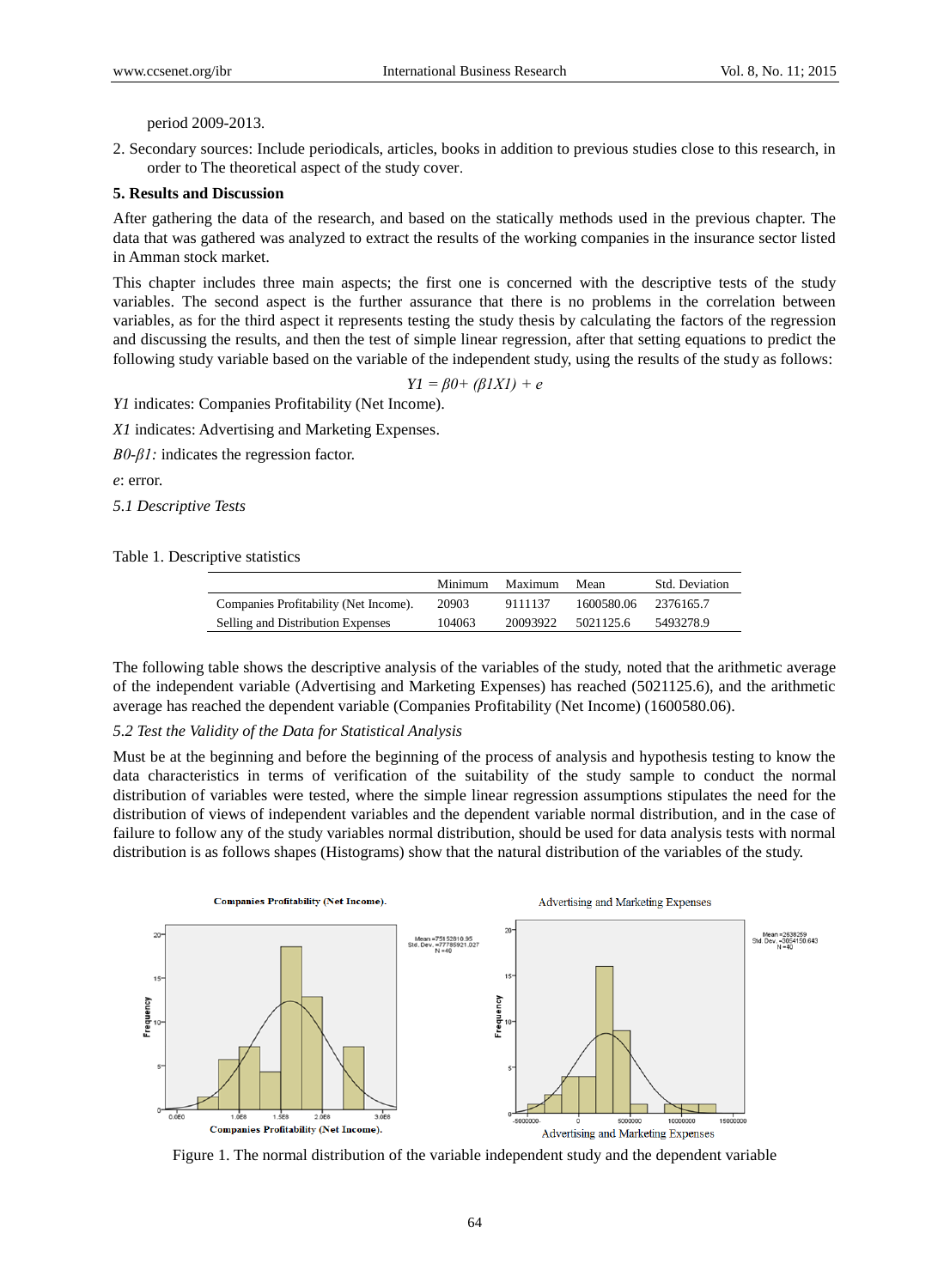Figure shows the normal distribution of the variable independent study and the dependent variable, respectively (Companies Profitability (Net Income)) & (Advertising and Marketing Expenses), when working Profitability in Medical Jordanian Corporations, according to this figure, it is clear that the variables distributor distributed naturally, and thus will be used for parametric tests of the data on this variable.

*5.3 Testing the Study Thesis*

H1: There is No impact between Advertising and Marketing Expenses and Net Profits in Medical Industrial Companies Listed in Amman Stock Exchange.

To prove or deny this thesis, the other thesis branched from this one were tested, and as you continue reading you will find the results of those tests, and then the discussion and the comparison of those results with previous studies results. The value of the (sig) was used to determine whether to accept or deny the thesis. If (sig  $\leq$  5%), then the thesis reject, if anything else it will be to accept the alterative hypothesis. It also displays then percentage in which every independent variable is explained in the process of changing depending on the variable that is followed; this result is based on the (R square).

H2: There is No impact between Advertising and Marketing Expenses and Net Profits in Medical Industrial Companies Listed in Amman Stock Exchange.

| Sig                                | t-statistics | Coefficients | Constant B       | Advertising and Marketing Expenses B |  |  |
|------------------------------------|--------------|--------------|------------------|--------------------------------------|--|--|
| 0.009                              | 2.817        | 0.470        | 580056.457 0.203 |                                      |  |  |
| R Square 0.221; Model F test 7.933 |              |              |                  |                                      |  |  |

The previous schedule shows the results of the simple linear regression analysis for the independent variable (Advertising and Marketing Expenses) and its effect on Net Profits, it shows that the R Square is (0.221), which simply indicates that the net profits the percentage in the change in advertising and marketing expenses, As shown that the relationship between variables is a positive relationship by the value of the type (Coefficients) the amount (0.470), the results indicated that the value of (sig  $0.009\% < 5\%$ ) which in means the reject sub hypothesis and be to accept the alterative hypothesis " There is impact between Advertising and Marketing Expenses and Net Profits in Medical Industrial Companies Listed in Amman Stock Exchange".

Based on the results of the single regression analysis of the thesis, we can form the following equation, for all the study variables:

$$
YI = 580056.457 + (0.203 \times XI) + e
$$

Where:

*Y1* indicates: Companies Profitability (Net Income).

*X1* indicates: Advertising and Marketing Expenses.

*e*: error.

## **6. Concluding Remarks**

Marketing has been, and continues to be, a combination of art and science. With the increasing availability of data and sophistication in methods, it is now possible to study the effect of marketing on many important and crucial factors. In this research the researcher discussed the marketing and advertising expenses and its effect on companies' profitability measured by net profit.

The study found that there is impact between Advertising and Marketing Expenses and Net Profits in Medical Industrial Companies Listed in Amman Stock Exchange. The study believes that the reason for this is due to the nature of the advertising expenses have a direct impact in improving the company's reputation, and raise the market value and competitiveness. Thereby increase their profits and improve their place among the competitors.

#### **7. Limitations and Directions for Further Research**

The study results a statistical impact between advertising and Marketing Expenses and Net Profits in Medical Industrial Companies Listed in Amman Stock Exchange, Therefore, the study recommends managements in Jordanian pharmaceutical companies to use all the means that will enhance marketing and advertising have, in all of its forms, where it is the main source to increase the company's reputation and improve its reputation and expand its work scope. The study recommends re-conduct research on other samples such as banks; beside to re-conduct research on other period of time includes the global crisis. Finally, the study suggested examining the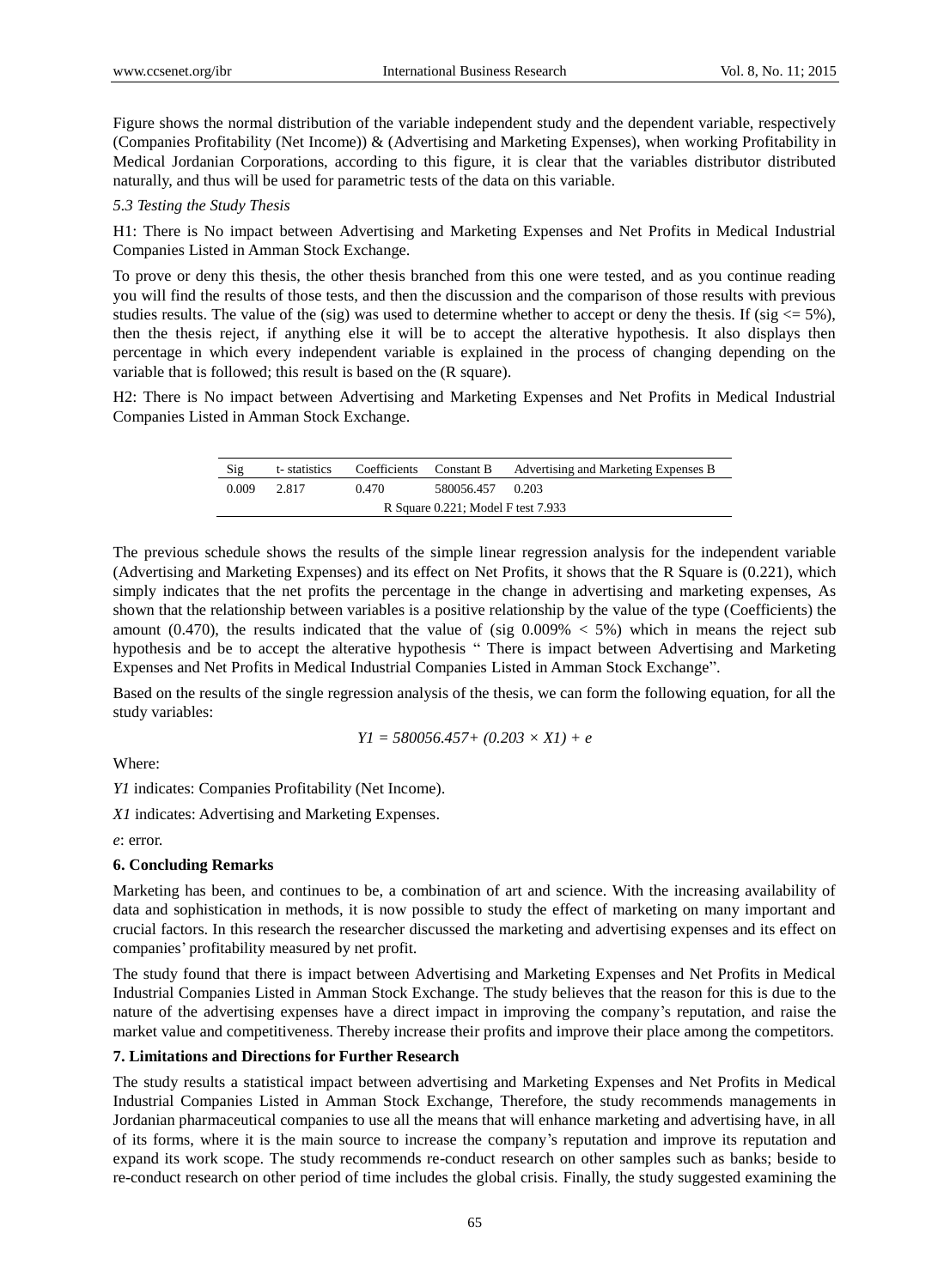impact of Advertising and Marketing Expenses on other dependent factors using questionnaire tool.

#### **References**

- Al-Nimer, M. (2013). The Effect of Market Capitalization on Stock Price: A case study from Jordanian Banks. *International Journal of Marketing, Financial Services, and Management Research, 2*(3).
- Al-Nimer, M. (2015). Factors Affecting Mandatory Audit Rotation Evidence from Jordan. *International Journal of Economics and Finance, 7*(6).
- Al-Nimer, M. (2015). Perceptions of Environmental Accounting in the Jordanian Pharmaceutical Industries (Applications and Disclosure). *International Journal of Business and Management, 10*(2).
- Al-Nimer, M., & Sleihat, N. (2015). The Effect of Profitability Ratios on Market Capitalization in Jordanian Insurance Companies Listed in Amman Stock Exchange. *Journal of Economics and Sustainable Development, 6*(6).
- Al-Nimer, M., Sleihat, N., Al-Abbadi, H., & Almahamid, S. (2012). The Diffusion of Performance Evaluation Measures: An Empirical Study in Jordanian Banks. *International Journal of Business and Management, Canadian Center of Science and Education, 7*(14), 76-87.
- Al-Nimer, M., Warrad, L., & Alomri, R. (2013). The Effect of Return on Assets and Earnings per Share and Dividends per Share on Stock Price of Publicly Listed Banks in Jordan. *International Journal of Marketing, Financial Services, and Management Research, 2*(3).
- Al-Nimer, M., Warrad, L., & Alomri, R. (2013). The Impact of Liquidity on Jordanian Banks Profitability through Return on Assets. *Interdisciplinary Journal of Contemporary Research in Business, 5*(7), 70-76.
- Ambler, T., Kokkinaki, F., & Puntoni, S. (2004). Assessing marketing performance: Reasons for metrics selection. *Journal of Marketing Management,* (20), 475-498.
- Anderson, E., Fornell, C., & Mazvancheryl, S. (2004). Customer satisfaction and shareholder value. *Journal of Marketing*, (68), 172-185.
- Bharadwaj, S., Clark, T., & Kulviwat, S. (2005). Marketing, market growth, and endogenous growth theory: An Inquiry into the causes of market growth. *Journal of the Academy of Marketing Science, 33*(3), 347-359.
- Capron, L., & Hulland, J. (1999). Redeployment of brands, sales forces, and general marketing management expertise following horizontal acquisition: A resource based view. *Journal of Marketing, 63*(2), 41-54.
- Cook, W., & Talluri, V. (2004). How the Pursuit of ROMI is changing marketing management. *Journal of Advertising Research, 44*(3), 244-254.
- Hardesty, S. D., & Leff, P. (2010). Determining marketing costs and returns in alternative marketing channels. *Renewable Agriculture and Food Systems, 25*(1).
- Krasnikov, A., & Jayachandran, S. (2008). The relative impact of marketing, research and development, and operations capabilities on firm performance. *Journal of Marketing, 72*(4), 1-11.
- Kumar, M., & Basu, P. (2008). Effectiveness of marketing expenditures: A brand level case study. *Journal of Targeting. Measurement and Analysis for Marketing, 16*(3), 181-188.
- McDonald, M. (2006). Do your marketing strategies create or destroy shareholder value? *Database Marketing and Customer Strategy Management, 13*(2), 102-107.
- Morgan, N. A., Slotegraaf, R. J., & Vorhies, D. W. (2009), Linking marketing capabilities with profit growth. *International Journal of Research in Marketing, 26*, 284-293.
- Morgan, N. A., Vorhies, D. W., & Mason, C. (2009). Market orientation, marketing capabilities, and firm performance. *Strategic Management Journal, 30*(8), 909-920.
- Oneill, J. W., Hanson, B., & Mattila, A. S. (2008). The relationship of sales and marketing expenses to hotel performance in the united states. *Cornell Hospitality Quarterly, 49*(4), 355-363.
- Rodriguez, R. A., & Berrio, S. P. (2011). The impact of market orientation on the financial performance of MSMES (micro, small and medium enterprises) in Bogota. *Papers Administration Valley University, 27*(6), 131-140.
- Sleihat, N., Al-Nimer, M., & Alabbadi, S. (2012). The Effect of Advanced Technology on the Implementation of Costing System Practices: Case of Jordan. *Administrative Sciences Journal (Dirasat), 39*(1), 107-118.
- Warrad, L., Almahamid, S., Slihat, N., & Al-Nimer, M. (2013). The Relationship between Ownership Concentration and Company Performance, A Case of Jordanian Non-Financial Listed Companies. *Interdisciplinary Journal of Contemporary Research in Business, United Kingdom, 4*(9), 17-38.